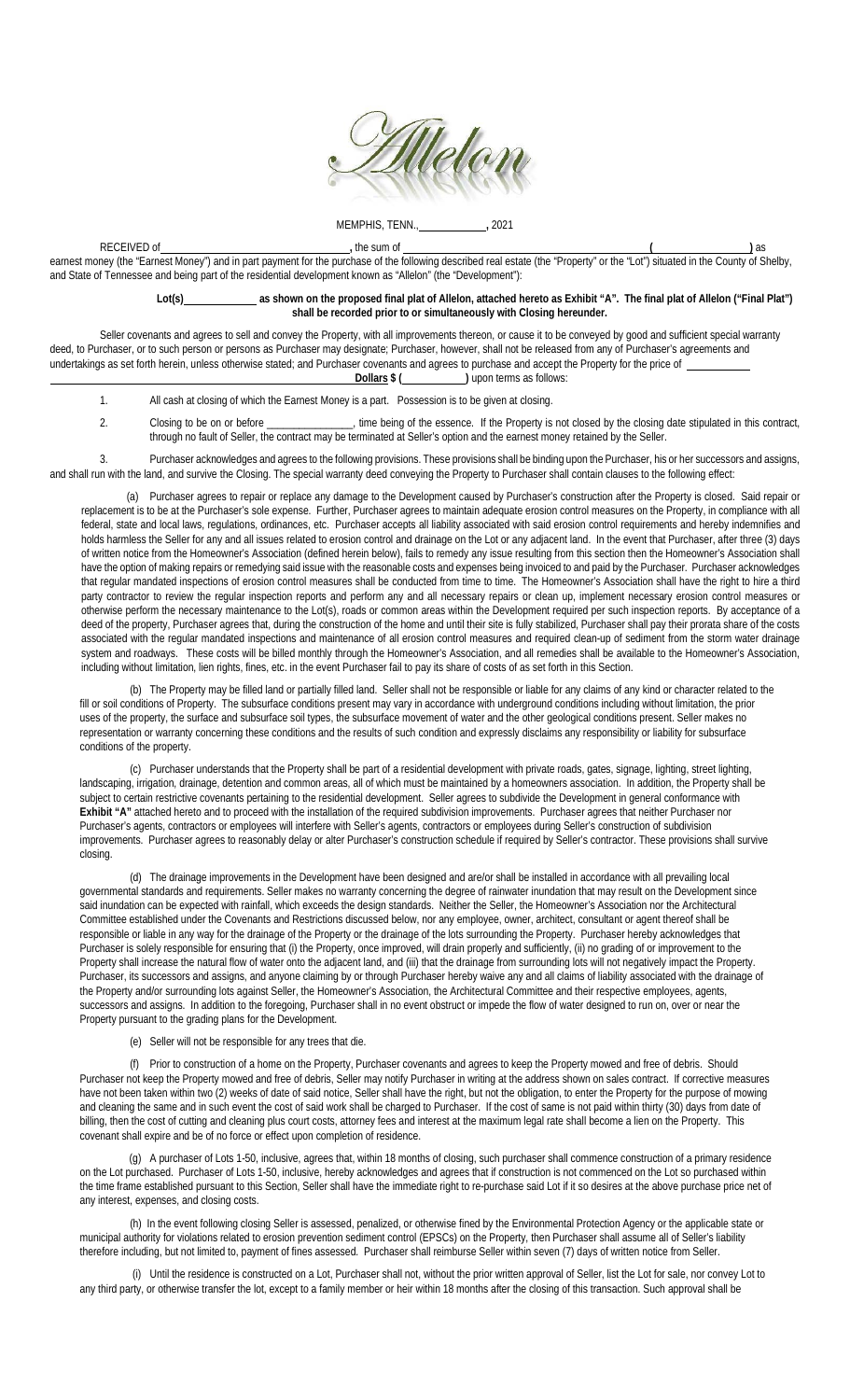granted or withheld at the sole subjective discretion of Seller. In the event Purchaser desires to sell the Lot prior to the expiration of the 18 month period, Seller shall have the right to re-purchase said Lot if it so desires at the same purchase price paid by Purchaser net of any interest, expenses, and closing costs.

(j) Purchaser, its heirs, beneficiaries, successors or assigns, shall, at its sole cost and expense, install all sidewalks and any associated Wheelchair Ramps as shown on the approved construction drawings on file at the City of Germantown Engineer's office and shall be installed by each Lot Owner as specified by the City of Germantown within eleven (11) months after Declarant's installation of asphalt top coat on the streets. If said sidewalks and associated wheelchair ramps are not installed by Purchaser, its heirs, beneficiaries, successors or assigns, and accepted by the City of Germantown within the specified time period, Seller may, at its option, install/repair said sidewalks and charge cost of same to Purchaser, its heirs, beneficiaries, successors or assigns. If said costs are not paid within thirty (30) days of billing, then said costs plus court costs, attorney's fees and interest at the maximum legal rate shall become a lien on the Property.

As noted herein, the Property is part of a residential development and shall be subject to certain restrictive covenants, entitled the Declaration of Covenants, Conditions and Restrictions for Allelon (referred to herein as "Covenants and Restrictions") attached as **Exhibit "B".** Purchaser shall have fifteen (15) days from the date of this contract ("Review Period") to determine whether the Property is satisfactory to Purchaser and to conduct such reviews and investigations, including, but not limited to, review of title, the Declaration of Covenants, Conditions and Restrictions of the Property and of the Development as Purchaser deems appropriate. If Purchaser determines the Property to be unsatisfactory, Purchaser shall so notify Seller in writing prior to the expiration of the Review Period. If Purchaser timely provides written notice as provided above, then Purchaser shall be deemed to have terminated this contract, the Earnest Money previously paid shall be returned to Purchaser and neither party shall have any further liability to the other under this contract. Upon expiration of the Review Period if no notice has been received, the Earnest Money will be nonrefundable (except as otherwise specifically provided in this contract) and closing will occur as set forth herein.

By initialing below, Purchaser acknowledges that it has read this Section, understands that the Property is part of a residential development and has<br>Covenants and Restrictions. Purchaser's Initials: received a copy of the Covenants and Restrictions.

 5. At Closing, Seller and Purchaser shall advise the Department of Community Development in writing of the Purchaser's name, address and phone number so that Purchaser may be contacted directly by the City regarding violations of the erosion requirements set forth in 3.a. above and/or regarding violations of permitted construction times as established under the Declaration and the City of Germantown.

Setbacks on all lots shall be as required by City of Germantown zoning ordinances, the Final Plat, and/or subdivision regulations. In addition, Seller may establish certain setbacks as set forth in the Covenants and Restrictions and design guidelines. The Design Guidelines are attached as **Exhibit "C".** Exceptions to the setbacks established by Seller may be permitted upon architectural control approval as provided in the Covenants and Restrictions.

 7. The Purchaser's Lot(s) shall be a member of a homeowners association known as Allelon Homeowners Association, Inc. Because the Property is part of a residential development and is subject to the Covenants and Restrictions, Purchaser understands that Allelon Homeowners Association, Inc. ("Homeowners Association") has been or will be established to maintain the common area improvements of the Development including, but not limited to, landscaping, structures, lake, insurance, lighting, brick/stone wall, fences, utilities etc. Purchaser further understands that certain Covenants and Restrictions for the Development have been or will be recorded and include, in addition to other restrictions, a requirement for architectural review and approval of proposed house plans and minimum house size requirements of no less than 3,200 sf heated and an obligation to adhere to certain design guidelines that may be established and amended from time to time. The Covenants and Restrictions shall also provide for an architectural plans review fee, as determined by the board of directors of the Homeowners Association (the "Board of Directors"), which shall be due with the initial plans submittal. No building shall be constructed on the Property prior to approval by the Seller or its representative of plans and specifications as provided for in the Declaration of Covenants. The Covenants and Restrictions shall also provide for dues and/or assessments which shall be determined by the Board of Directors of the Homeowners Association. The Final Plat sets forth certain easements, set back lines and other restrictions affecting the Property. The Property shall be conveyed subject to the terms and conditions of the charter and bylaws of the Homeowners Association, the Final Plat, the Covenants and Restrictions and architectural review requirements, as well as all restrictions, easements and covenants of record, and subject to zoning ordinances or laws of any governmental authority.

8. All taxes and Homeowners Association dues and assessments for the current year are to be prorated as of date of closing, and all prior unpaid taxes or liens including front foot assessments are to be paid by Seller, unless otherwise specified. Seller shall pay all "roll back taxes", if any are assessed against the Property, through the date of closing of the Property. To the extent that any "roll back taxes" are not separately assessed against the Property, but instead against a larger parcel of which the Property forms a part, such roll back taxes will be prorated on the basis of acreage as established on the Final Plat. Purchaser and Seller shall each pay one-half (1/2) of the costs of obtaining the dues/transfer letter from the Homeowners Association.

9. At the election of Purchaser, Seller agrees promptly to furnish, for examination only, either title search or adequate abstracts of title, taxes, and judgments, covering the Property, or at Seller's option, a policy of title insurance by one of a title insurance company with offices in Shelby County, Tennessee (the "Title Company") for the amount of the above purchase price, insuring marketability of title and paid for by Seller. Adequate abstracts of title, taxes and judgments are those required by the Title Company as the basis for the issuance of a policy of title insurance. In the event of controversy regarding title, a title insurance policy covering the Property, issued by the Title Company for the above purchase price, shall constitute and be accepted by Purchaser as conclusive evidence of good and merchantable title.

10. If the title is not good and cannot be made good within a reasonable time after written notice has been given that the title is defective, specifically pointing out the defects, then the Earnest Money shall be returned to Purchaser, this contract shall be deemed terminated and neither party shall have any further liability to the other hereunder. If the title is good and Purchaser shall fail to pay for the Property as specified herein, Seller shall have the right to elect to declare this contract canceled, and upon such election, the Earnest Money shall be retained by Seller as liquidated damages. The right given Seller to make the above election shall not be Seller's exclusive remedy, and either party shall have the right to elect to affirm this contract and enforce its specific performance or recover full damages for its breach. Seller's retention of the Earnest Money shall not be evidence of an election to declare this contract canceled, as Seller shall have the right to retain his portion of the Earnest Money to be credited against damages actually sustained. No commission shall be paid by Seller and there is no cooperating agreement.

11. Subject to the limitation noted herein, Seller is to pay for preparation of deed and title search or abstract. Regardless of the title company used to provide the title search or abstract for closing, Seller shall only be obligated to pay up to \$100.00 for the title search or abstract. In the event the title search or abstract cost is in excess of said amount, Purchaser shall be responsible any and all such excess. Purchaser is to pay for preparation of note, or notes, and trust deed, notary fee on trust deed, recording of deed, state tax and Register's fee on deed, and expense of title examination or title insurance, if any. If a single closing agent or attorney closes the Seller and Purchaser hereby agree to share equally in paying the closing fees, otherwise each party shall be responsible for its own closing fees. If Purchaser obtains a loan on the Property, Purchaser is to pay all expenses incident thereto. Each party shall pay the fees and expenses of any attorney engaged to represent such party in connection with the transaction contemplated herein.

12. Assignment by Purchaser: This contract or any Lots thereunder may be assigned only as provided below. In the event Purchaser assigns, as provided herein, this Contract, said assignment shall occur at least five days prior to closing, and Purchaser agrees to pay an assignment fee of \$50.00 to Seller's attorney at closing. Upon assignment, the Earnest Money shall remain on deposit with Boyle Investment Company and shall be held for the account of the assignee subject to the terms of this Contract. In the event Purchaser desires to assign any of its rights under this Contract, it shall notify in writing the Seller of its desire to assign. A builder shall assign only to an individual potential homeowner who has a written contract with a builder to construct a primary residence on the Lot(s).

13. This instrument when signed only by the prospective Purchaser shall constitute an offer which shall not be withdrawable in less than 48 hours from the date hereof.

 14. Purchaser accepts the Property in its existing "AS IS" condition, no warranties or representations having been made by Seller or Agent which are not expressly stated herein.

15. As used herein, where applicable: Seller and Purchaser include the plural; the masculine includes the feminine or neuter gender.

WITNESS the signatures of all parties the day and year above written.

Subject to any check given, the Seller acknowledges receipt of the Earnest Money which is held in trust, subject to the terms of this contract.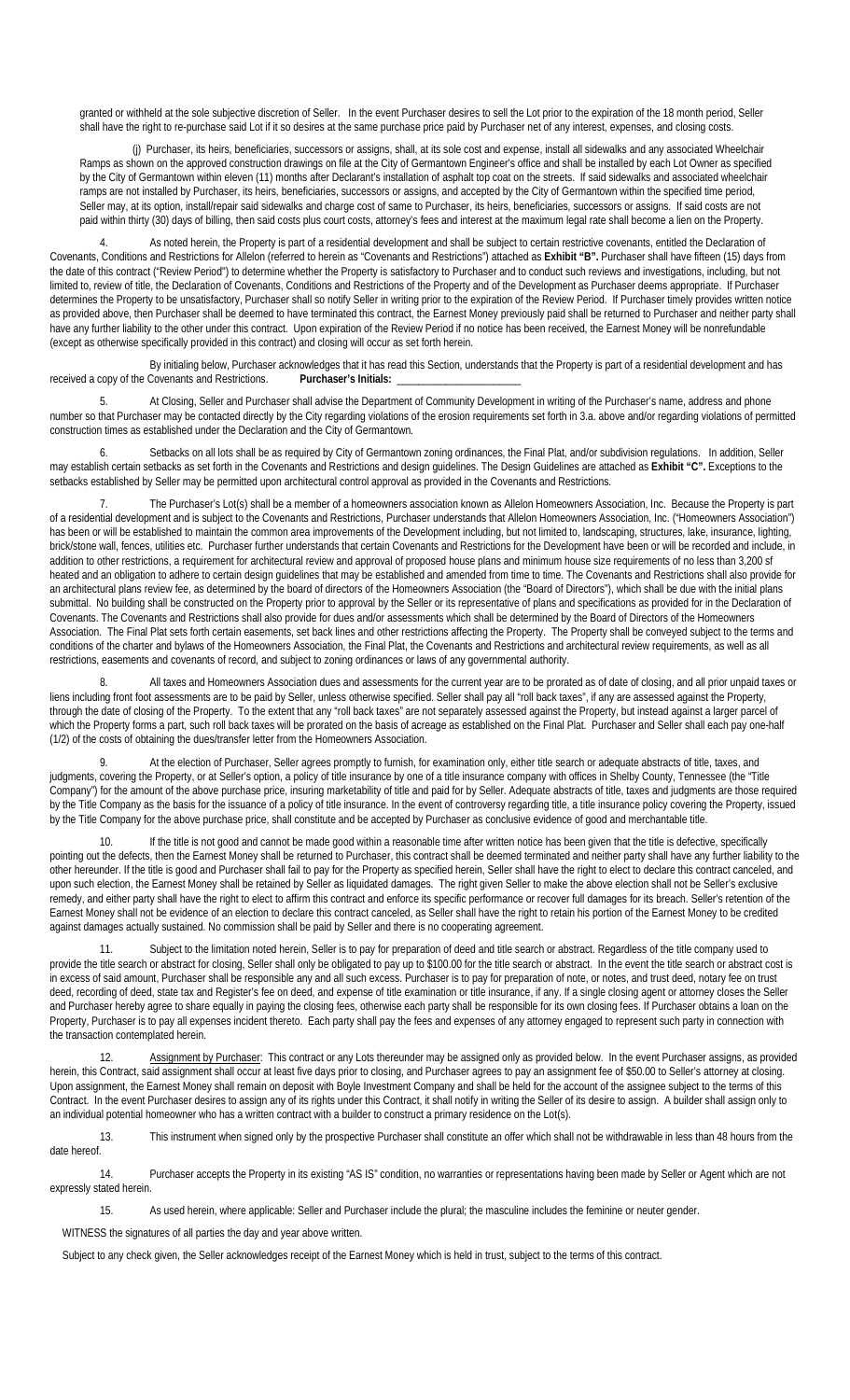| Purchaser:                                                   | Boyle Investment Company, Seller                           |
|--------------------------------------------------------------|------------------------------------------------------------|
| By:                                                          | By:                                                        |
| By:                                                          | Title:<br>the control of the control of the control of the |
|                                                              |                                                            |
| Email:<br>Phone:<br><u> 1980 - Jan Sarajević, politik po</u> |                                                            |

Attachments: Exhibits A, B and C have been provided to and received by Purchaser. Initial: \_\_\_\_\_\_\_\_\_\_\_\_\_\_\_\_\_\_\_